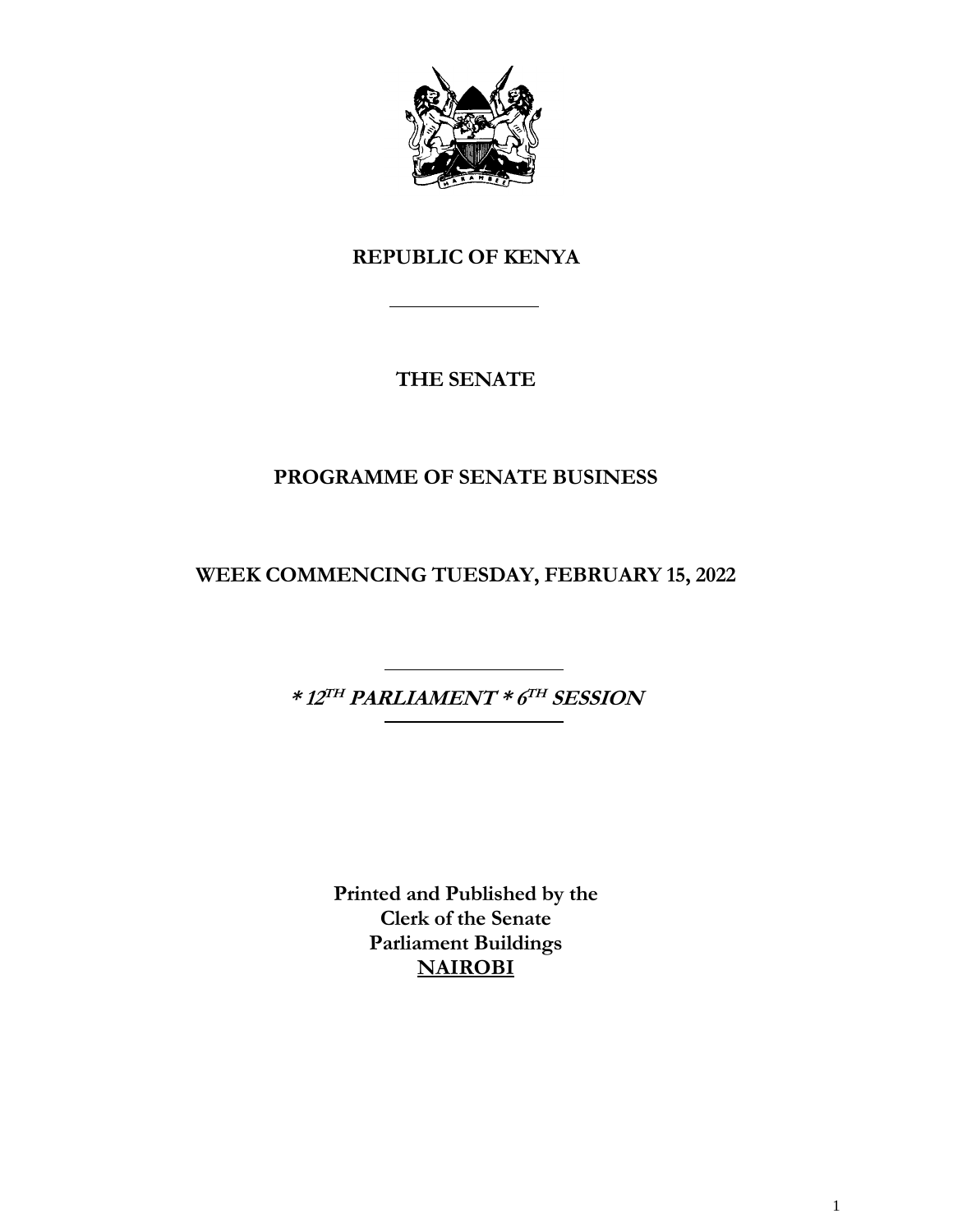**REF: SBC/WP/2022/VOL.1/(02)** 

**Clerk's Chambers The Senate Parliament Buildings NAIROBI**

11<sup>th</sup> February, 2022

#### **REPUBLIC OF KENYA**

#### **THE SENATE**

#### **TWELFTH PARLIAMENT (SIXTH SESSION)**

#### **PROGRAMME OF SENATE BUSINESS FOR THE WEEK COMMENCING TUESDAY, FEBRUARY 15, 2022**

**TUESDAY** 15/02/2022 **Communication from the Chair, Messages, Petitions, Papers, Notices of Motion, Statements, Motions and Bills**

## **A. \*THE PRESERVATION OF HUMAN DIGNITY AND PROTECTION OF ECONOMIC AND SOCIAL RIGHTS BILL (SENATE BILLS NO. 21 OF 2021)**

(Sen. Abshiro Halake, MP)

*(Second Reading)* **(Resumption of Debate interrupted on Wednesday 9 th February, 2022)**

#### **(Division)**

## **B. \*\*\*THE IRRIGATION (AMENDMENT) BILL (NATIONAL ASSEMBLY BILLS NO. 12 OF 2021)**

(The Senate Majority Leader)

*(Second Reading)* **(Resumption of Debate interrupted on Thursday 10 th February, 2022)**

**(Division)**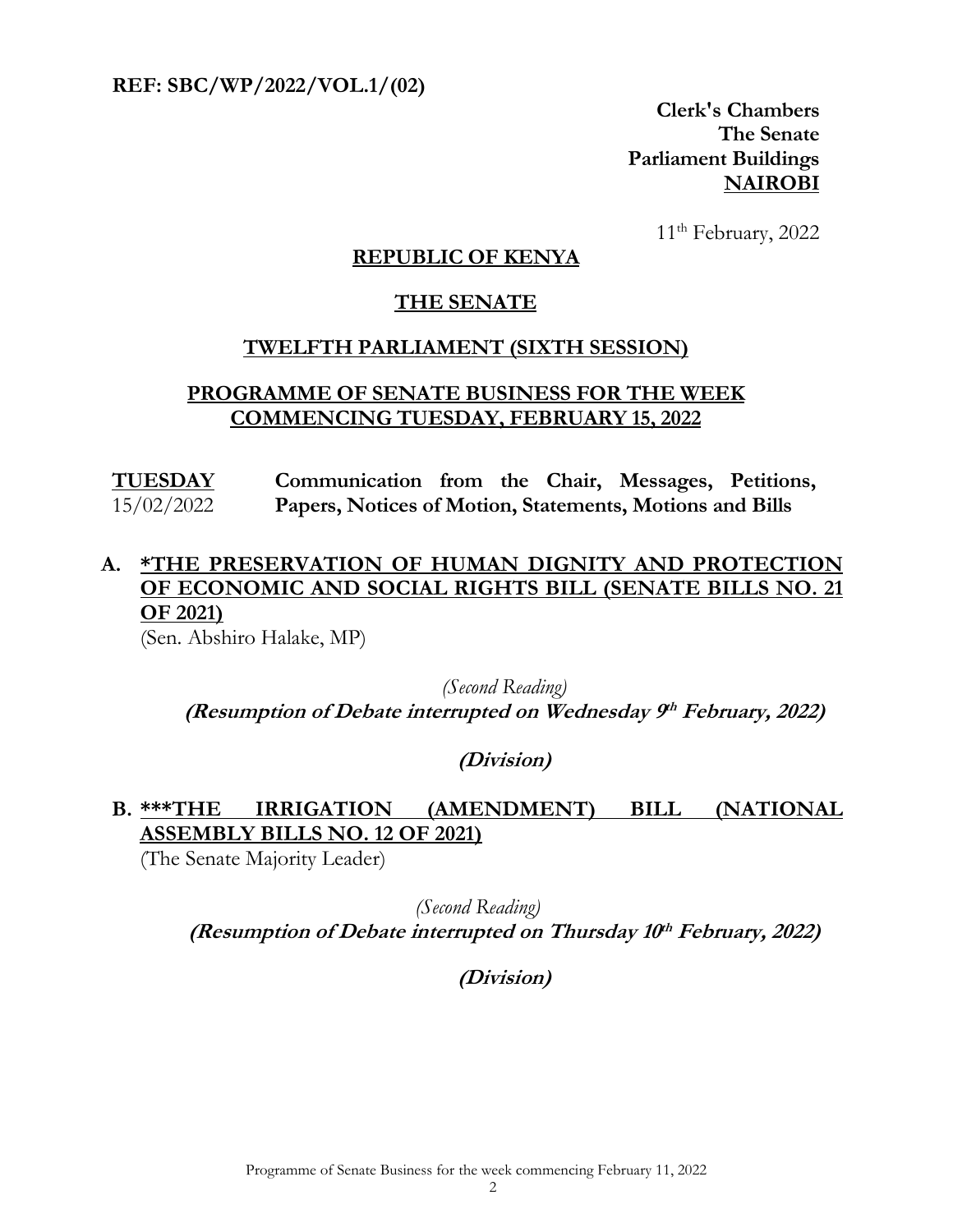## **C. \*\*\*THE COMMUNITY GROUPS REGISTRATION BILL (NATIONAL ASSEMBLY BILLS NO. 20 OF 2021)**

(The Senate Majority Leader)

*(Second Reading)* **(Resumption of Debate interrupted on Thursday 10 th February, 2022)**

**(Division)**

## **D. COMMITTEE OF THE WHOLE \*THE HERITAGE AND MUSEUMS BILL (SENATE BILLS NO. 22 OF 2021)**

(Sen. (Dr.) Alice Milgo, MP)

**(Resumption of debate interrupted on Tuesday, 25 th January, 2022)**

**(Division)**

## **E. COMMITTEE OF THE WHOLE \*THE COUNTY OVERSIGHT AND ACCOUNTABILITY BILL (SENATE BILLS NO. 17 OF 2021)** (Sen. Ledama Olekina, MP)

**(Resumption of debate interrupted on Wednesday, 22 ndDecember, 2021 – Morning Sitting)**

**(Division)**

# **F. COMMITTEE OF THE WHOLE \*THE COUNTY GOVERNMENTS (AMENDMENT) BILL (SENATE BILLS NO. 38 OF 2021)**

(Sen. Moses Kajwang', MP)

**(Resumption of debate interrupted on Wednesday, 22 ndDecember, 2021 – Morning Sitting)**

**(Division)**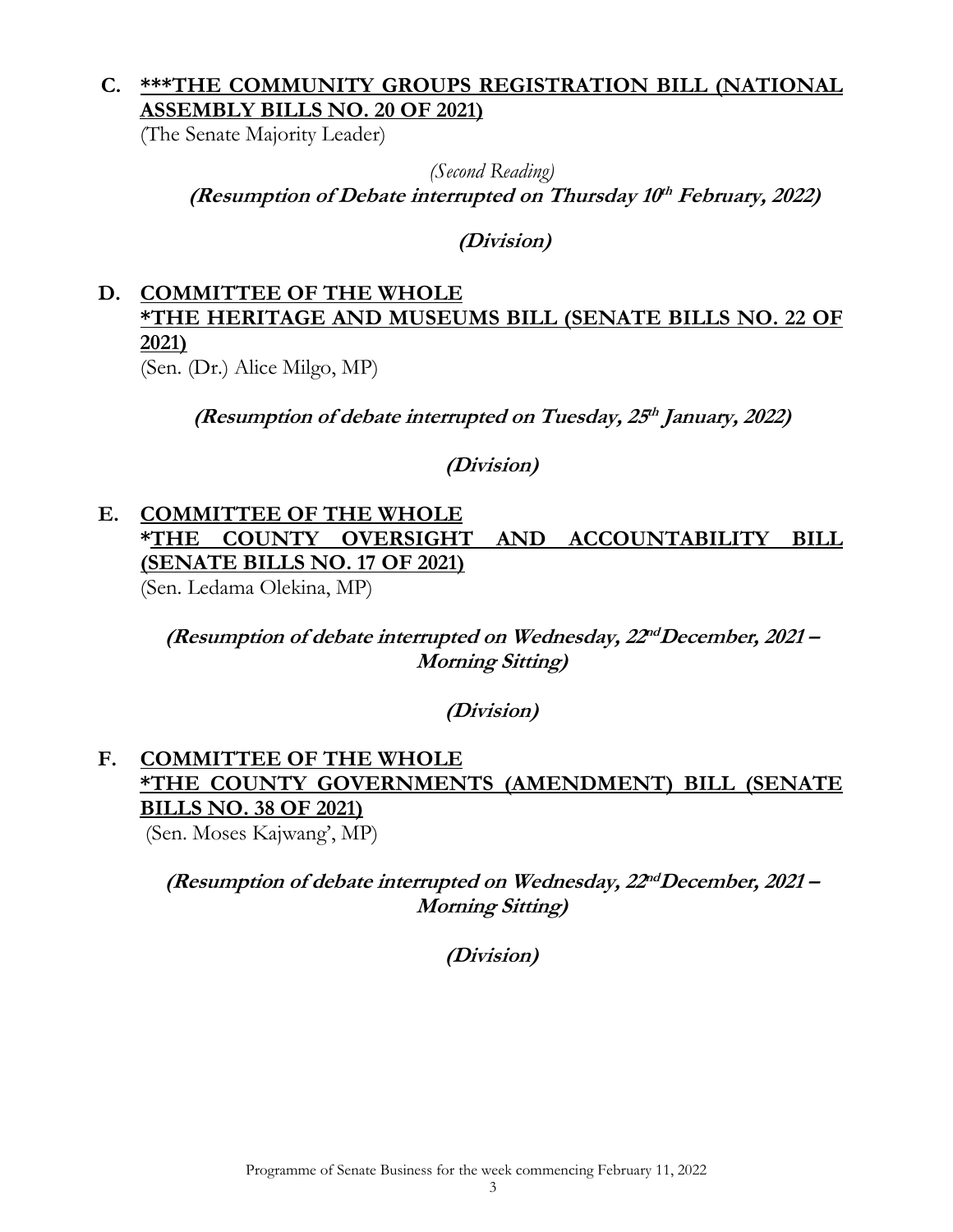#### **G. COMMITTEE OF THE WHOLE \*\*THE INTERGOVERNMENTAL RELATIONS (AMENDMENT) BILL (SENATE BILLS NO. 37 OF 2021)**

(The Chairperson, Standing Committee on Devolution and Intergovernmental Relations)

**(Resumption of debate interrupted on Wednesday, 22 ndDecember, 2021 – Morning Sitting)**

#### **(Division)**

## **H. \*THE PERSONS WITH DISABILITIES (AMENDMENT) BILL (SENATE BILLS NO. 29 OF 2020)**

(Sen. Aaron Cheruiyot, MP and Sen. Isaac Mwaura, MP)

*(Second Reading)*

## **I. \*\*THE COCONUT INDUSTRY DEVELOPMENT BILL (SENATE BILLS NO. 24 OF 2021)**

(Chairperson, Standing Committee on Agriculture, Livestock and Fisheries)

*(Second Reading)*

## **J. \*THE ALTERNATIVE DISPUTE RESOLUTION BILL (SENATE BILLS NO. 34 OF 2021)**

(Sen. (Arch.) Sylvia Kasanga, MP)

*(Second Reading)*

**K. \*THE COUNTY E-HEALTH BILL (SENATE BILLS NO. 39 OF 2021)**  (Sen. Judith Pareno, MP)

*(Second Reading)*

# **L. \*THE SPECIAL NEEDS EDUCATION BILL (SENATE BILLS NO. 44 OF 2021)**

(Sen. (Dr.) Getrude Musuruve and Sen. (Prof.) Margaret Kamar, MP)

*(Second Reading)*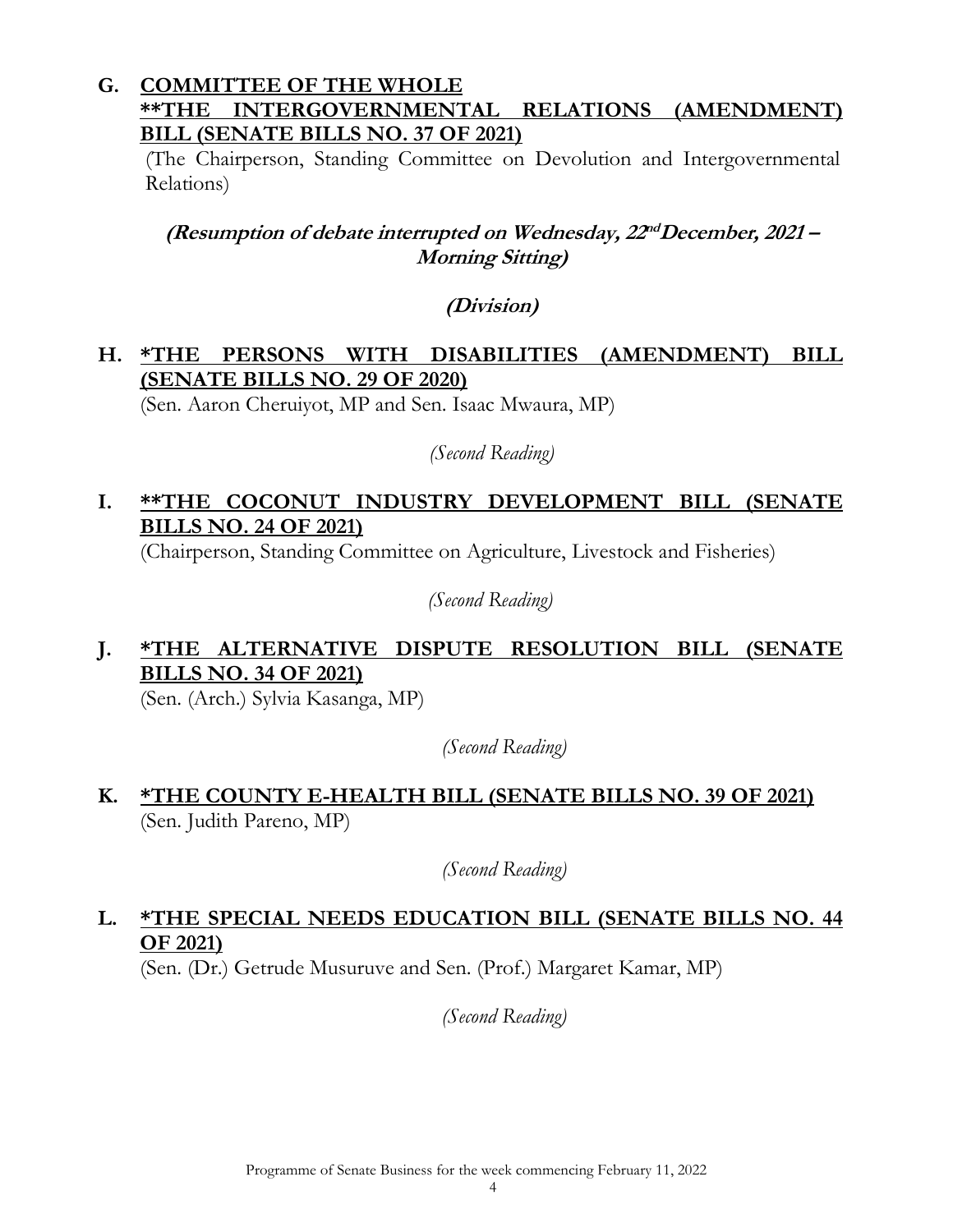# **M. \*THE COUNTY RESOURCE DEVELOPMENT BILL (SENATE BILLS NO. 45 OF 2021)**

(Sen. Rose Nyamunga, MP)

*(Second Reading)*

**N. Any Other Business**

**WEDNESDAY**  16/02/2022 **(Morning Sitting) Communication from the Chair, Messages, Petitions, Papers, Notices of Motion, Statements, Motions, Bills and any other Business not concluded on Tuesday, 15th February, 2022.**

#### **A. COMMITTEE OF THE WHOLE \*\*THE STREET VENDORS (PROTECTION OF LIVELIHOOD) BILL (SENATE BILLS NO. 7 OF 2021)**

(The Chairperson, Standing Committee on Tourism, Trade and Industrialization)

# **B. COMMITTEE OF THE WHOLE \*THE LIFESTYLE AUDIT BILL, (SENATE BILLS NO. 36 OF 2021)**

(Sen. (CPA) Farhiya Haji, MP)

# **C. COMMITTEE OF THE WHOLE \*THE LAW OF SUCCESSION (AMENDMENT) BILL, (SENATE BILLS NO. 15 OF 2021)**

(Sen. Abshiro Halake, MP)

## **D. \*THE ELECTIONS (AMENDMENT) BILL (SENATE BILLS NO. 42 OF 2021**

(Sen. Kipchumba Murkomen, MP)

*(Second Reading)*

## **E. \*THE ELECTIONS (AMENDMENT) (NO.2) BILL (SENATE BILLS NO. 43 OF 2021)**

(Sen. Ledama Olekina, MP)

*(Second Reading)*

# **F. \* THE ELECTIONS (AMENDMENT) (NO. 3) BILL (SENATE BILLS NO. 48 OF 2021)**

(Sen. Ephraim Maina, MP)

*(Second Reading)*

**G. Any Other Business**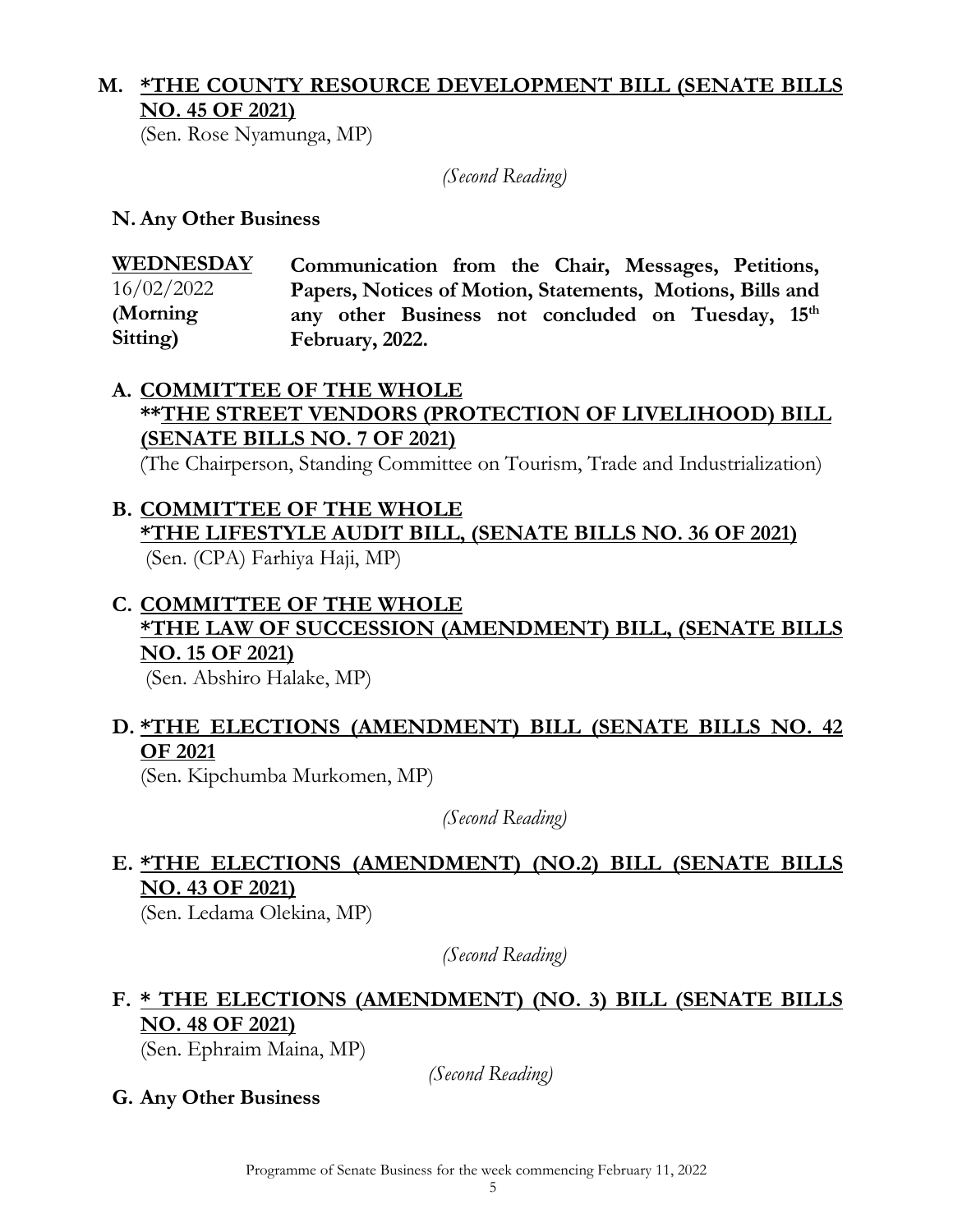**WEDNESDAY**  16/02/2022 **(Afternoon Sitting) Communication from the Chair, Messages, Petitions, Papers, Notices of Motion, Statements, Motions, Bills and any other Business not concluded on Wednesday, 16th February, 2022 (Morning Sitting).**

# **A. COMMITTEE OF THE WHOLE \*THE KENYA MEDICAL SUPPLIES AUTHORITY (AMENDMENT) BILL (SENATE BILLS NO. 53 OF 2021)**

(Sen. Naomi Shiyonga, MP)

## **B. \*THE CONSTITUTION OF KENYA (AMENDMENT) BILL (SENATE BILLS NO. 46 OF 2021)**

(Sen. Enoch Wambua, MP)

#### *(Second Reading)*

## **C. \*THE MATERNAL, NEWBORN AND CHILD HEALTH BILL (SENATE BILLS NO. 52 OF 2021)**

(Sen. Rose Nyamunga, MP)

*(Second Reading)*

# **D. \*THE EMPLOYMENT (AMENDMENT) BILL (SENATE BILLS NO. 54 OF 2021)**

(Sen. Samson Cherarkey, MP)

*(Second Reading)*

#### **E. Any Other Business**

**THURSDAY**  17/02/2022 **Communication from the Chair, Messages, Petitions, Papers, Notices of Motion, Statements, Motions, Bills and any other Business not concluded on Wednesday, 16th February, 2022.**

## **A. \*\*\*THE LANDLORD AND TENANT BILL (NATIONAL ASSEMBLY BILLS NO. 3 OF 2021)**

(The Senate Majority Leader)

*(Second Reading)*